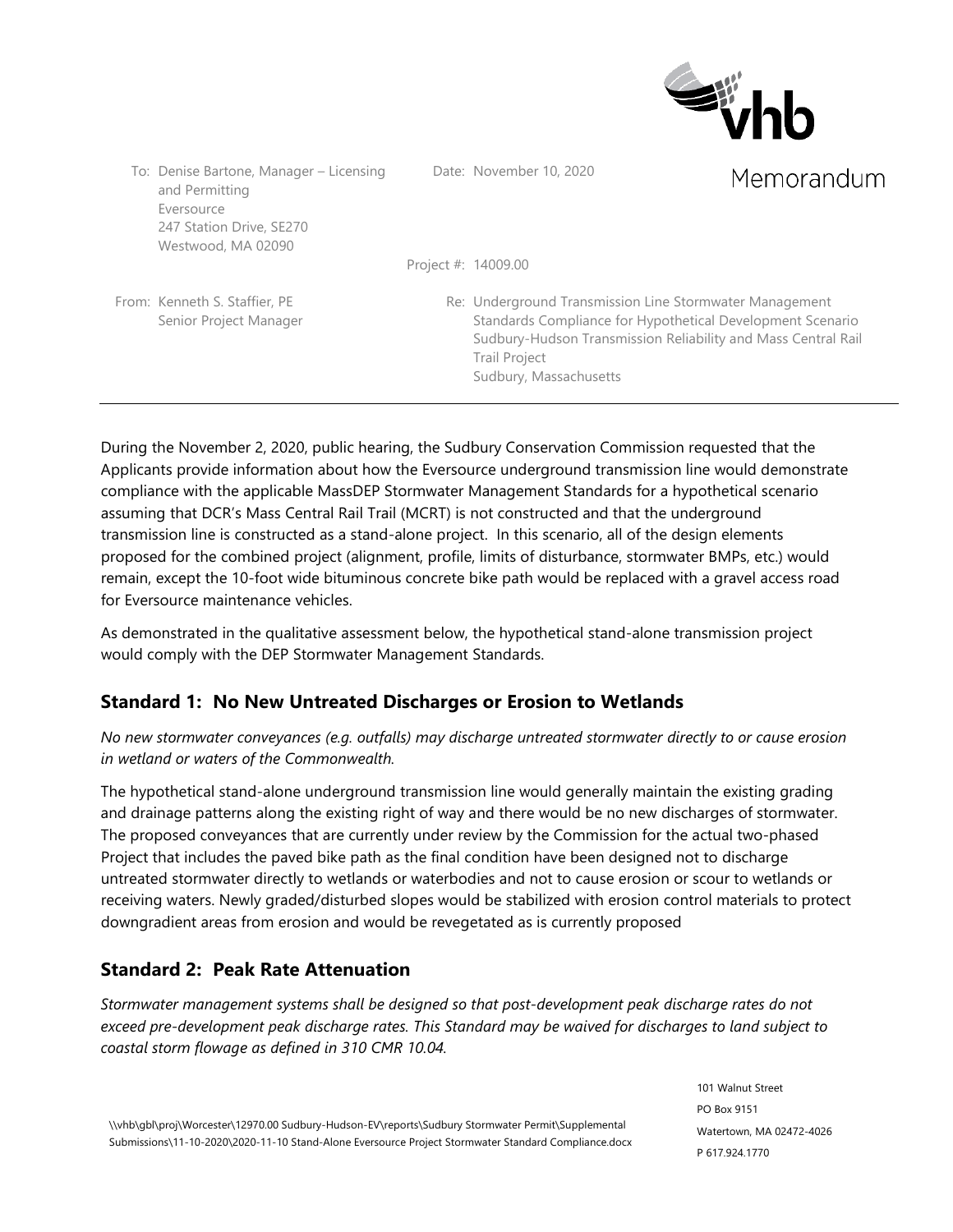

The hypothetical stand-alone project would not significantly alter the surface cover within the project limits. The existing rail and ballast would be replaced with a gravel access road and any areas where vegetation is removed during construction would be revegetated with the same proposed restoration plan currently under review by the Commission. The curve number, which is used to determine runoff potential from a land area, would not change significantly and would closely match existing conditions. The runoff from the hypothetical stand-alone project would closely match existing conditions (i.e., no increase to peak discharge rates) with the exception of the section of the right-of-way from the eastern Hop Brook bridge crossing to the east end of the project. Under existing conditions, the track area along this stretch of the right-of-way is overgrown and the proposed gravel access road in this area would potentially generate more runoff. However, for purposes of the Stormwater Management Standards in 310 CMR 10.05(6)(k) through (q), "redevelopment" is defined to include "development on previously developed sites provided the redevelopment results in no net increase in impervious area." As the stand-alone underground transmission line would qualify as a redevelopment (no net increase in impervious area) and it would only be required to meet Standard 2 to the maximum extent practicable. Any increases in runoff along this stretch would not have a significant impact on abutters or adjacent wetland resource areas so no additional stormwater management practices would be proposed (in addition to those already being reviewed by the Commission) to avoid potential tree removal and impacts to wetland resource areas.

## **Standard 3: Stormwater Recharge**

Loss of annual recharge to groundwater shall be eliminated or minimized through the use of infiltration *measures including environmentally sensitive site design, low impact development techniques, stormwater best management practices, and good operation and maintenance. At a minimum, the annual recharge from the post-development site shall approximate the annual recharge from pre-development conditions based on soil type. This Standard is met when the stormwater management system is designed to infiltrate the required recharge volume as determined in accordance with the Massachusetts Stormwater Handbook.*

In the hypothetical scenario, the project would not include any impervious surfaces. Recharge would be unaffected and would match existing conditions as required by the standard.

## **Standard 4: Water Quality**

*Stormwater management systems shall be designed to remove 80% of the average annual post-construction load of Total Suspended Solids (TSS). This Standard is met when:*

*a. Suitable practices for source control and pollution prevention are identified in a long-term pollution prevention plan, and thereafter are implemented and maintained;* 

> 101 Walnut Street PO Box 9151 Watertown, MA 02472-402 P 617.924.1770

\\vhb\gbl\proj\Worcester\12970.00 Sudbury-Hudson-EV\reports\Sudbury Stormwater Permit\Supplemental Submissions\11-10-2020\2020-11-10 Stand-Alone Eversource Project Stormwater Standard Compliance.docx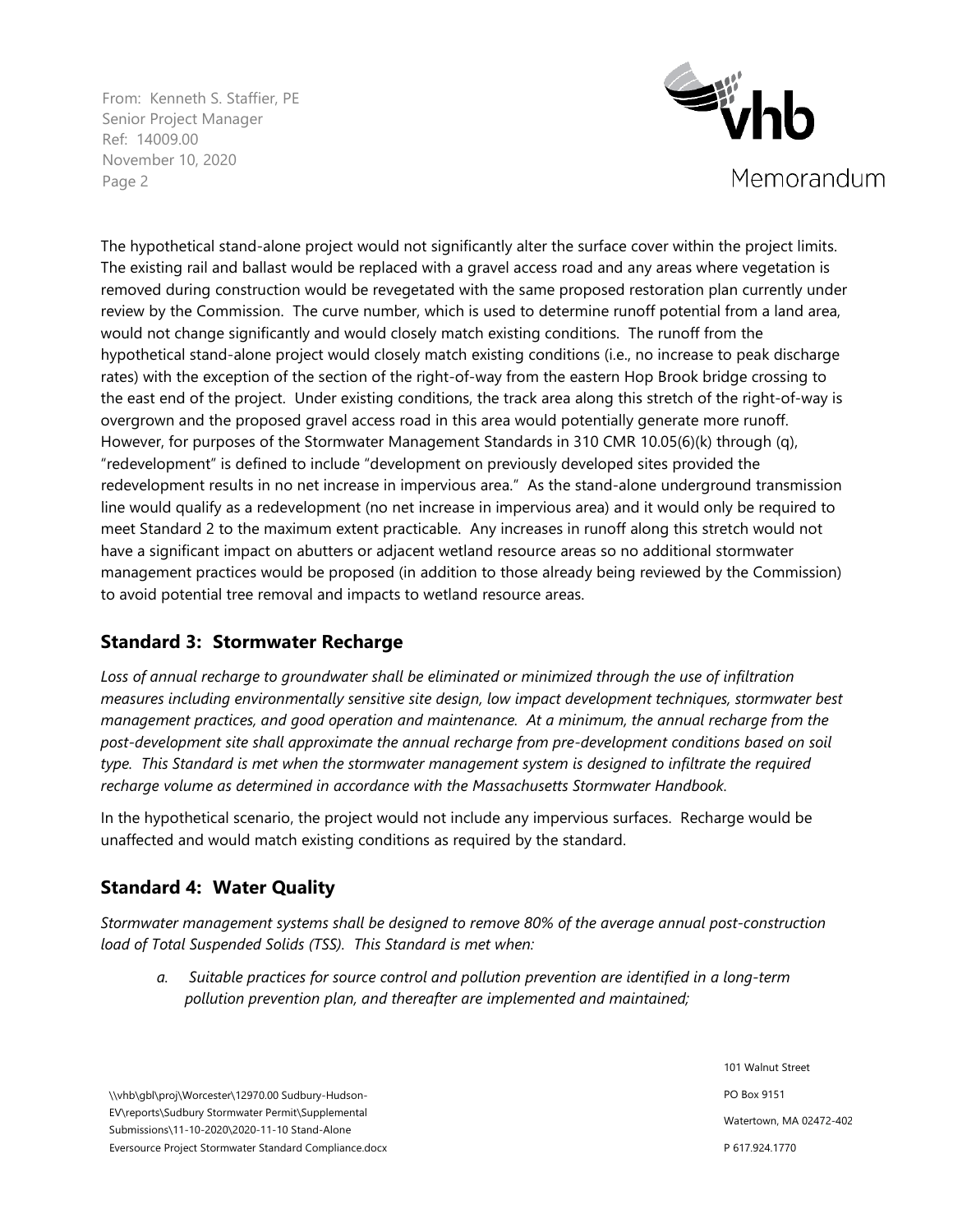

- *b. Structural stormwater best management practices are sized to capture the required water quality volume determined in accordance with the Massachusetts Stormwater Handbook; and*
- *c. Pretreatment is provided in accordance with the Massachusetts Stormwater Handbook.*

This standard requires that the proposed water quality volume be treated to remove 80% TSS. The water quality volume (WQV) equals 0.5-1.0 inches (depending on project type and designation of receiving waters) over the impervious area. The Stormwater Handbook states that *for purposes of Standards 3 and 4, impervious surfaces include roads, rooftops, parking lots, and sidewalks, when they are paved with concrete, asphalt, or brick pavers.* The hypothetical stand-alone underground transmission line would not include impervious area; therefore, the WQV would be equal to zero and no BMPs would be required to provide treatment.

## **Standard 5: Land Uses with Higher Potential Pollutant Loads (LUHPPLs)**

*For land uses with higher potential pollutant loads, source control and pollution prevention shall be implemented in accordance with the Massachusetts Stormwater Handbook to eliminate or reduce the discharge of stormwater runoff from such land uses to the maximum extent practicable. If through source control and/or pollution prevention all land uses with higher potential pollutant loads cannot be completely protected from exposure to rain, snow, snow melt, and stormwater runoff, the proponent shall use the specific structural stormwater BMPs determined by the Department to be suitable for such uses as provided in the Massachusetts Stormwater Handbook. Stormwater discharges from land uses with higher potential pollutant loads shall also comply with the requirements of the Massachusetts Clean Waters Act, M.G.L. c. 21, §§ 26-53 and the regulations promulgated thereunder at 314 CMR 3.00, 314 CMR 4.00 and 314 CMR 5.0*

The hypothetical project would not be considered a LUHPPL and therefore would not be subject to this standard.

## **Standard 6: Critical Areas**

*Stormwater discharges within the Zone II or Interim Wellhead Protection Area of a public water supply, and stormwater discharges near or to any other critical area, require the use of the specific source control and pollution prevention measures and the specific structural stormwater best management practices determined by the Department to be suitable for managing discharges to such areas, as provided in the Massachusetts Stormwater Handbook. A discharge is near a critical area if there is a strong likelihood of a significant impact occurring to said area, taking into account site-specific factors. Stormwater discharges to Outstanding Resource Waters and Special Resource Waters shall be removed and set back from the receiving water or wetland and receive the highest and best practical method of treatment. A "storm water discharge" as defined in 314 CMR 3.04(2)(a)1 or (b) to an Outstanding Resource Water or Special Resource Water shall comply with 314 CMR 3.00* 

> 101 Walnut Street PO Box 9151 Watertown, MA 02472-402 P 617.924.1770

\\vhb\gbl\proj\Worcester\12970.00 Sudbury-Hudson-EV\reports\Sudbury Stormwater Permit\Supplemental Submissions\11-10-2020\2020-11-10 Stand-Alone Eversource Project Stormwater Standard Compliance.docx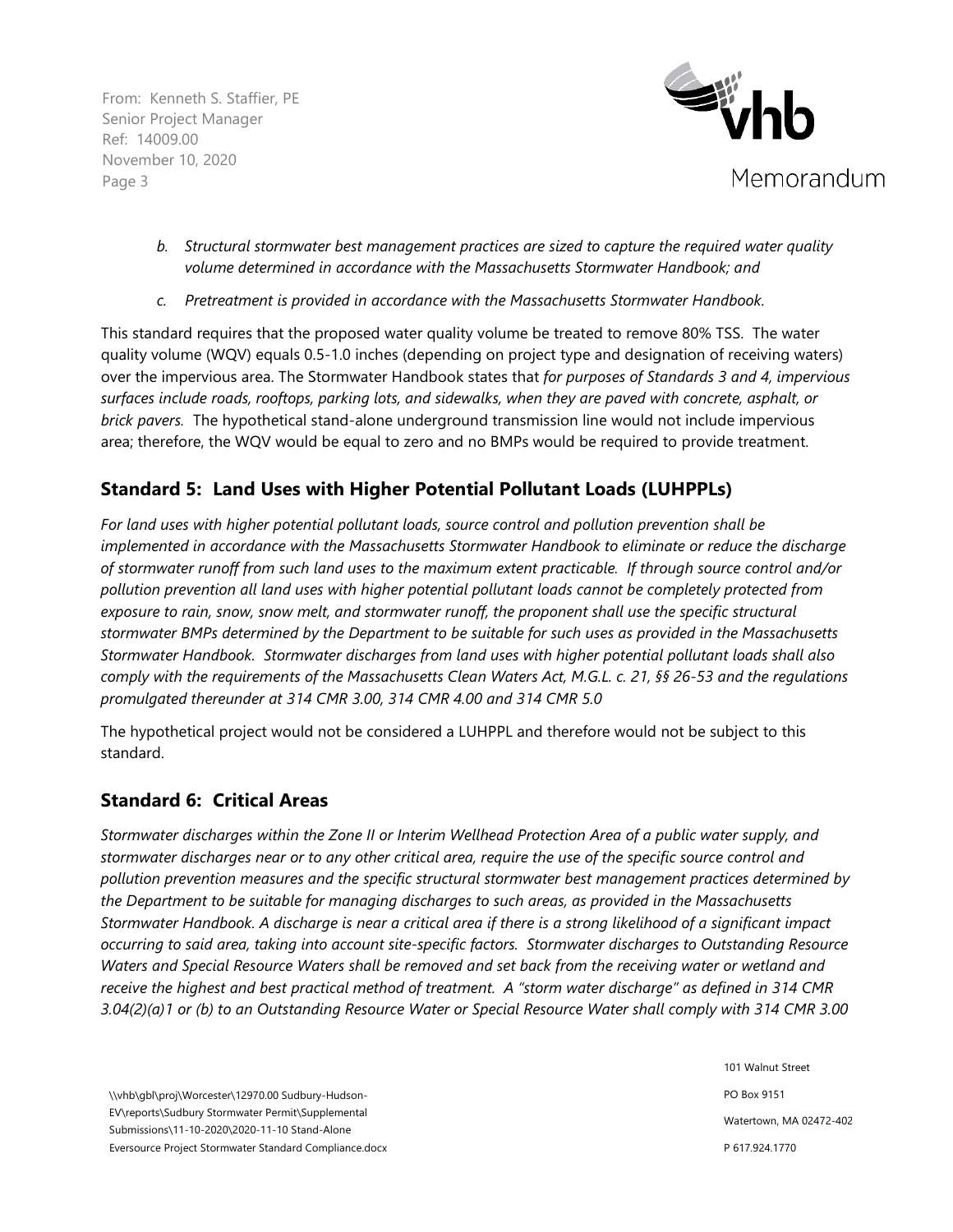

#### *and 314 CMR 4.00. Stormwater discharges to a Zone I or Zone A are prohibited unless essential to the operation of a public water supply.*

The hypothetical project would not discharge stormwater runoff from impervious areas near or to a critical area. Where practicable, the stormwater runoff from the project would be directed away from critical areas or would be discharged to vegetated areas (disconnected impervious area) along the right-of-way.

# **Standard 7: Redevelopments and Other Projects Subject to the Standards only to the Maximum Extent Practicable**

*A redevelopment project is required to meet the following Stormwater Management Standards only to the maximum extent practicable: Standard 2, Standard 3, and the pretreatment and structural best management practice requirements of Standards 4, 5, and 6. Existing stormwater discharges shall comply with Standard 1 only to the maximum extent practicable. A redevelopment project shall also comply with all other requirements of the Stormwater Management Standards and improve existing conditions.*

The hypothetical stand-alone underground transmission line would be considered a redevelopment (no increase in impervious area) and would only be required to comply with Stormwater Management Standards 2 through 6 to the maximum extent practicable. Standards 8, 9 and 10 would be met completely. The Project would comply with Standards 2 through 6 as described above with the possible exception of the stretch from the east Hop Brook Crossing to the east end of the Project. Along this stretch, the existing right of way has become overgrown with vegetation and the proposed gravel access road would represent a change in cover type from existing and could result in a slight increase in runoff. However, any increases in runoff along this stretch would not have a significant impact on abutters or adjacent wetland resource areas so no additional stormwater management practices would be proposed in order to avoid potential additional tree removal and impacts to wetland resource areas.

# **Standard 8: Construction Period Pollution Prevention and Erosion and Sedimentation Controls**

*A plan to control construction-related impacts including erosion, sedimentation and other pollutant sources during construction and land disturbance activities (construction period erosion, sedimentation, and pollution prevention plan) shall be developed and implemented.*

The hypothetical stand-alone underground transmission line would disturb greater than 1 acre of land and would therefore be required to obtain coverage under the Environmental Protection Agency National Pollutant Discharge Elimination System (NPDES) Construction General Permit. As required under this permit, a Storm Water Pollution Prevention Plan (SWPPP) would be developed before land disturbance began.

\\vhb\gbl\proj\Worcester\12970.00 Sudbury-Hudson-EV\reports\Sudbury Stormwater Permit\Supplemental Submissions\11-10-2020\2020-11-10 Stand-Alone Eversource Project Stormwater Standard Compliance.docx

101 Walnut Street PO Box 9151 Watertown, MA 02472-402 P 617.924.1770